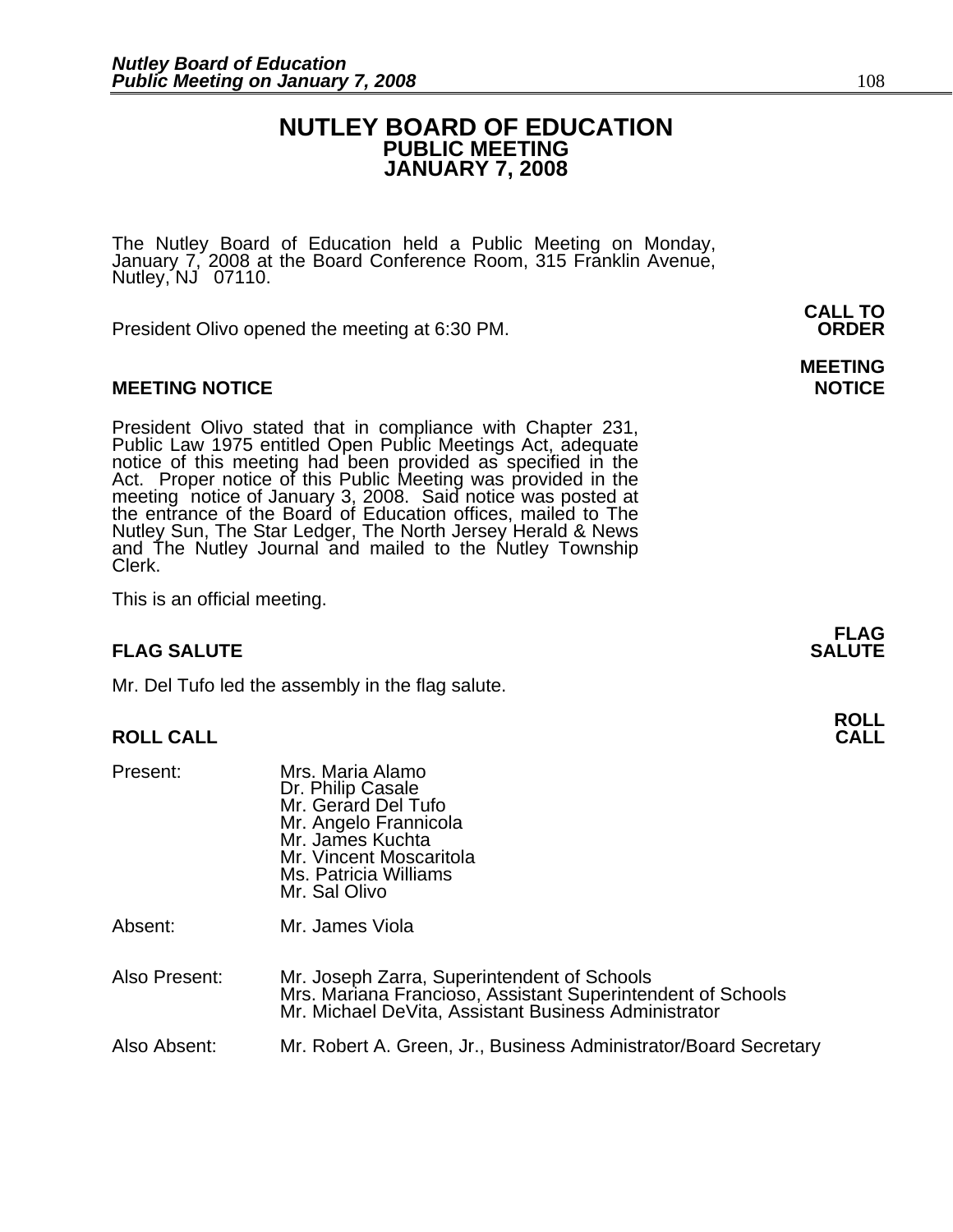# **MOTION TO ADJOURN TO EXECUTIVE SESSION**

At 6:32 PM Trustee Moscaritola moved and Trustee Kuchta seconded the following resolution:

WHEREAS, the Board of Education will be discussing matters exempt from public discussion pursuant to N.J.S.A. 10:4-12,

NOW, THEREFORE, BE IT RESOLVED that the Board of Education recess to closed executive session at this time to discuss the following:

1. Student Matter

BE IT FURTHER RESOLVED that the results of the discussions will be made public by inclusion on the agenda of a subsequent meeting of the Board of Education or when the reasons for discussing such matters in closed session no longer exist.

The motion was approved by voice vote.

# **RECONVENE MEETING RECONVENE**

At 8:00 PM Trustee Del Tufo moved, Trustee Kuchta seconded, and the Board unanimously approved by voice vote a motion to reconvene the public meeting.

The meeting reconvened in the JHWMS Library located at 325 Franklin Avenue, Nutley, NJ.

| Present:      | Mrs. Maria Alamo<br>Dr. Philip Casale<br>Mr. Gerard Del Tufo<br>Mr. Angelo Frannicola<br>Mr. James Kuchta<br>Mr. Vincent Moscaritola<br>Ms. Patricia Williams<br>Mr. Sal Olivo |
|---------------|--------------------------------------------------------------------------------------------------------------------------------------------------------------------------------|
| Absent:       | Mr. James Viola                                                                                                                                                                |
| Also Present: | Mr. Joseph Zarra, Superintendent of Schools<br>Mrs. Mariana Francioso, Assistant Superintendent of Schools<br>Mr. Michael DeVita, Assistant Business Administrator             |
| Also Absent:  | Mr. Robert A. Green, Jr., Business Administrator/Board Secretary                                                                                                               |

# **EXECUTIVE**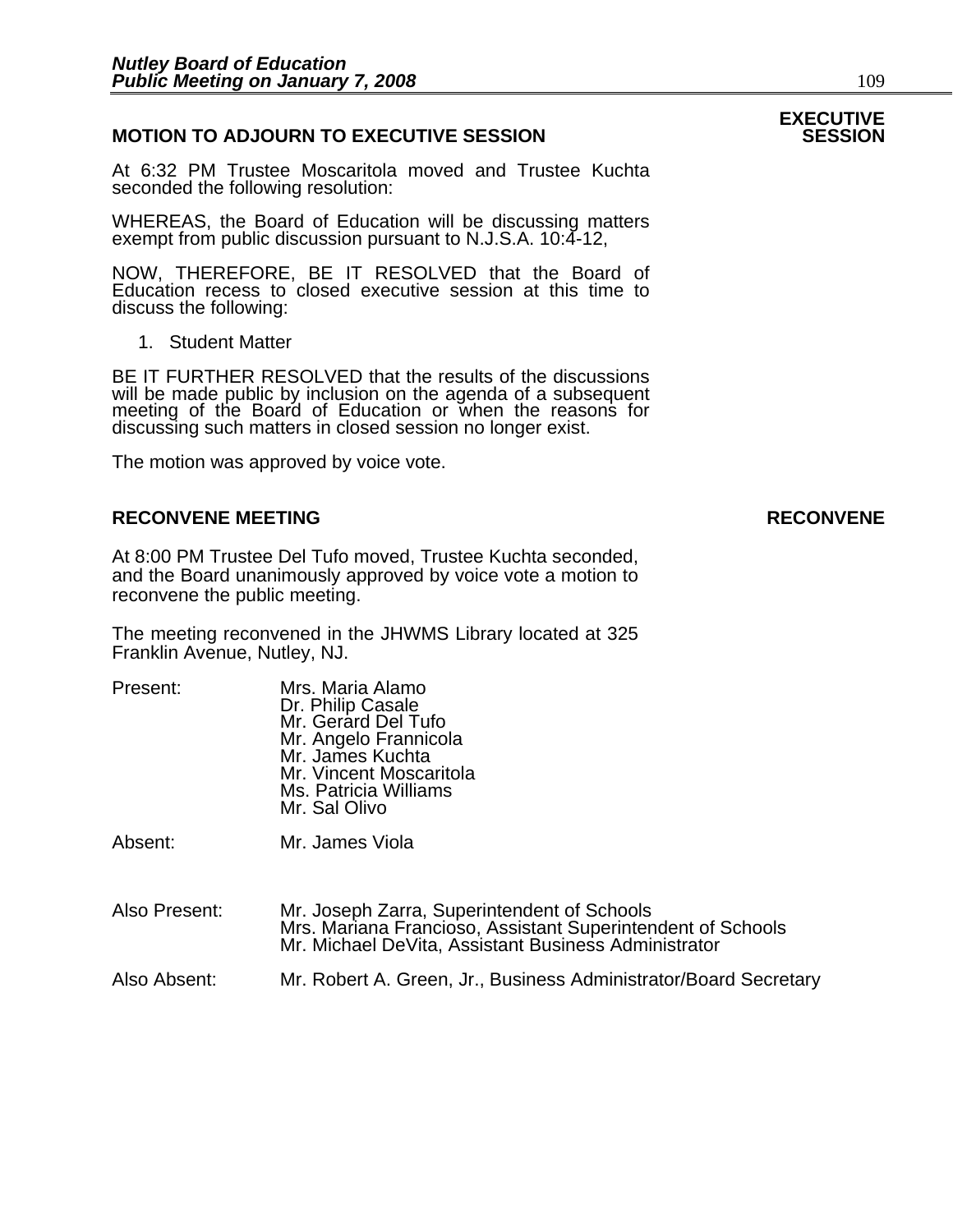# HEARING OF CITIZENS (Resolutions Only) HEARING OF<br>CITIZENS

None

# *RESOLUTION*

## **MEMORANDUM OF AGREEMENT WITH LAW ENFORCEMENT OFFICIALS**

Trustee Del Tufo moved, and Trustee Kuchta seconded, the following resolution. Upon being put to a roll call vote the resolution was approved.

BE IT RESOLVED that in accordance with the N.J.A.C. 6:29- 10.1 et seq., the Board approves the 2007 Memorandum of Agreement between Education and Local and County Law Enforcement Officials, and

BE IT FURTHER RESOLVED that this Agreement be forwarded to the County Superintendent of Schools for approval.

# **Modernization Plan**

Trustee Del Tufo spoke about the modernization plan and gave a summary of its development.

Trustee Kuchta asked for the plan to have an objective. Trustee Del Tufo stated he would incorporate that suggestion<br>into the plan.

Trustee Alamo asked about the security in the plan in the schools.

Trustee Del Tufo and Mr. Zarra responded that the security work would be performed.

Trustee Moscaritola is currently meeting with the security company ADT to survey each school's floor plan to devise a security plan for each school.

Trustee Casale wants to have a conference meeting to discuss priorities in the modernization plan.

Trustee Del Tufo, Facilities Chairman, said any comments regarding the plan could be directed to him.

# **Committee Reports**

Trustee Alamo - Academic